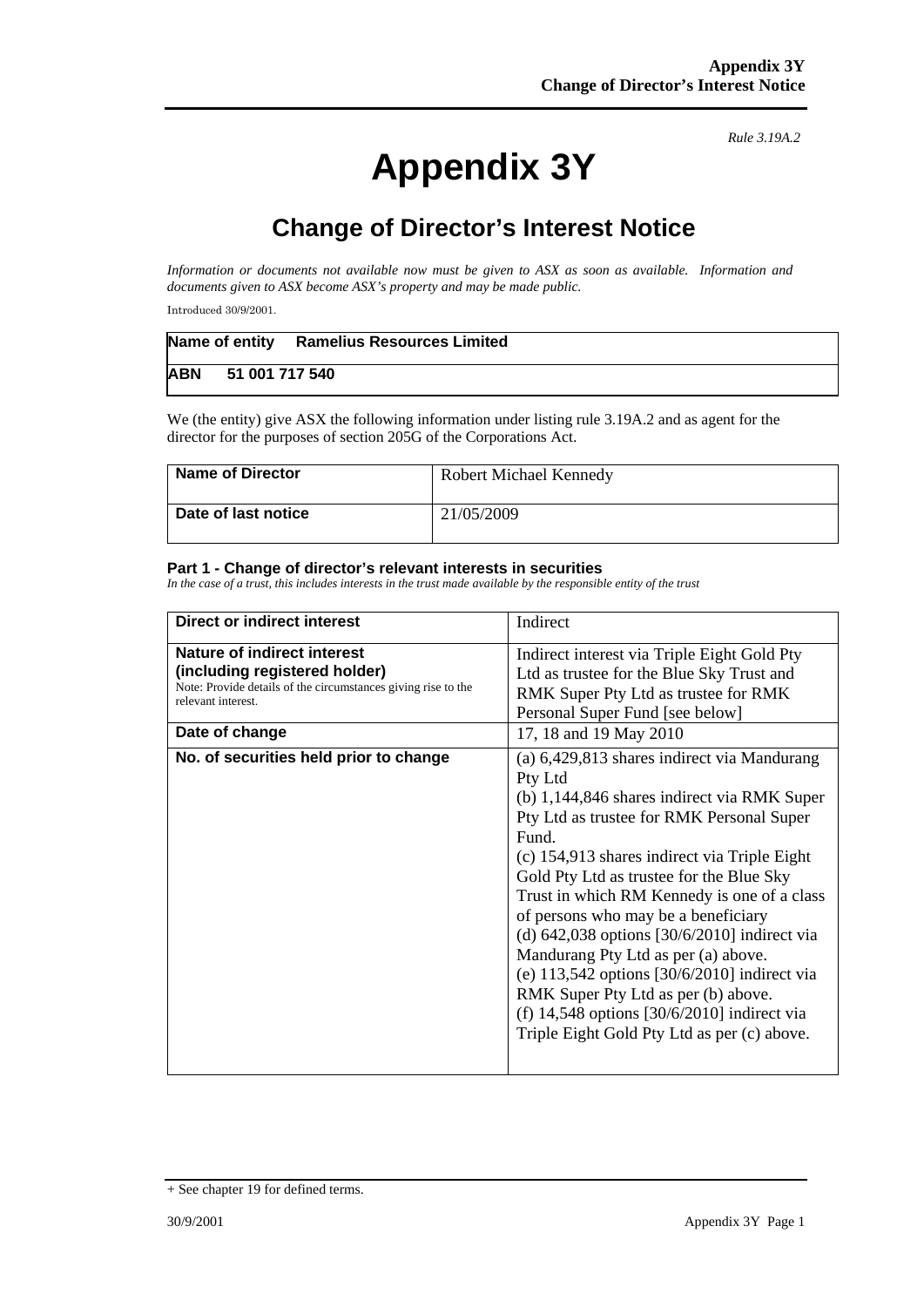| <b>Class</b>                                                                                                                                                                      | (a) Ordinary fully paid shares<br>(b) Ordinary fully paid shares<br>(c) Ordinary fully paid shares<br>(d) Options [30/6/2010]<br>(e) Options $[30/6/2010]$<br>(f) Options $[30/6/2010]$                                                                                                                                                                                                                                                                                                                                                                                                                                             |
|-----------------------------------------------------------------------------------------------------------------------------------------------------------------------------------|-------------------------------------------------------------------------------------------------------------------------------------------------------------------------------------------------------------------------------------------------------------------------------------------------------------------------------------------------------------------------------------------------------------------------------------------------------------------------------------------------------------------------------------------------------------------------------------------------------------------------------------|
| Number acquired                                                                                                                                                                   | 53,253 Shares via RMK Super Pty Ltd<br>912,919 Shares via Triple Eight Gold Pty Ltd<br>as trustee for the Blue Sky Trust                                                                                                                                                                                                                                                                                                                                                                                                                                                                                                            |
| <b>Number disposed</b>                                                                                                                                                            | 966,172 Shares via RMK Super Pty Ltd                                                                                                                                                                                                                                                                                                                                                                                                                                                                                                                                                                                                |
| <b>Value/Consideration</b><br>Note: If consideration is non-cash, provide details and estimated<br>valuation                                                                      | <b>RMK Super Pty Ltd</b><br>\$0.468 average per share sold on 17/05/2010<br>\$0.485 average per share sold on 18/05/2010<br>\$0.480 average per share acquired on<br>19/05/2010<br>Triple Eight Gold Pty Ltd<br>\$0.468 average per share acquired on<br>17/05/2010<br>\$0.485 average per share acquired on<br>18/05/2010<br>\$0.480 average per share acquired on<br>19/05/2010                                                                                                                                                                                                                                                   |
| No. of securities held after change                                                                                                                                               | (a) 6,429,813 shares indirect via Mandurang<br>Pty Ltd<br>(b) 231,927 shares indirect via RMK Super<br>Pty Ltd as trustee for RMK Personal Super<br>Fund.<br>(c) 1,067,832 shares indirect via Triple Eight<br>Gold Pty Ltd as trustee for the Blue Sky<br>Trust in which RM Kennedy is one of a class<br>of persons who may be a beneficiary<br>(d) $642,038$ options $[30/6/2010]$ indirect via<br>Mandurang Pty Ltd as per (a) above.<br>(e) $113,542$ options $[30/6/2010]$ indirect via<br>RMK Super Pty Ltd as per (b) above.<br>(f) $14,548$ options [30/6/2010] indirect via<br>Triple Eight Gold Pty Ltd as per (c) above. |
| <b>Nature of change</b><br>Example: on-market trade, off-market trade, exercise of options,<br>issue of securities under dividend reinvestment plan,<br>participation in buy-back | Acquisition and sale of shares by RMK<br>Super Pty Ltd and Triple Eight Gold Pty Ltd<br>via on-market trades on 17, 18 and 19 May<br>2010.                                                                                                                                                                                                                                                                                                                                                                                                                                                                                          |

<sup>+</sup> See chapter 19 for defined terms.